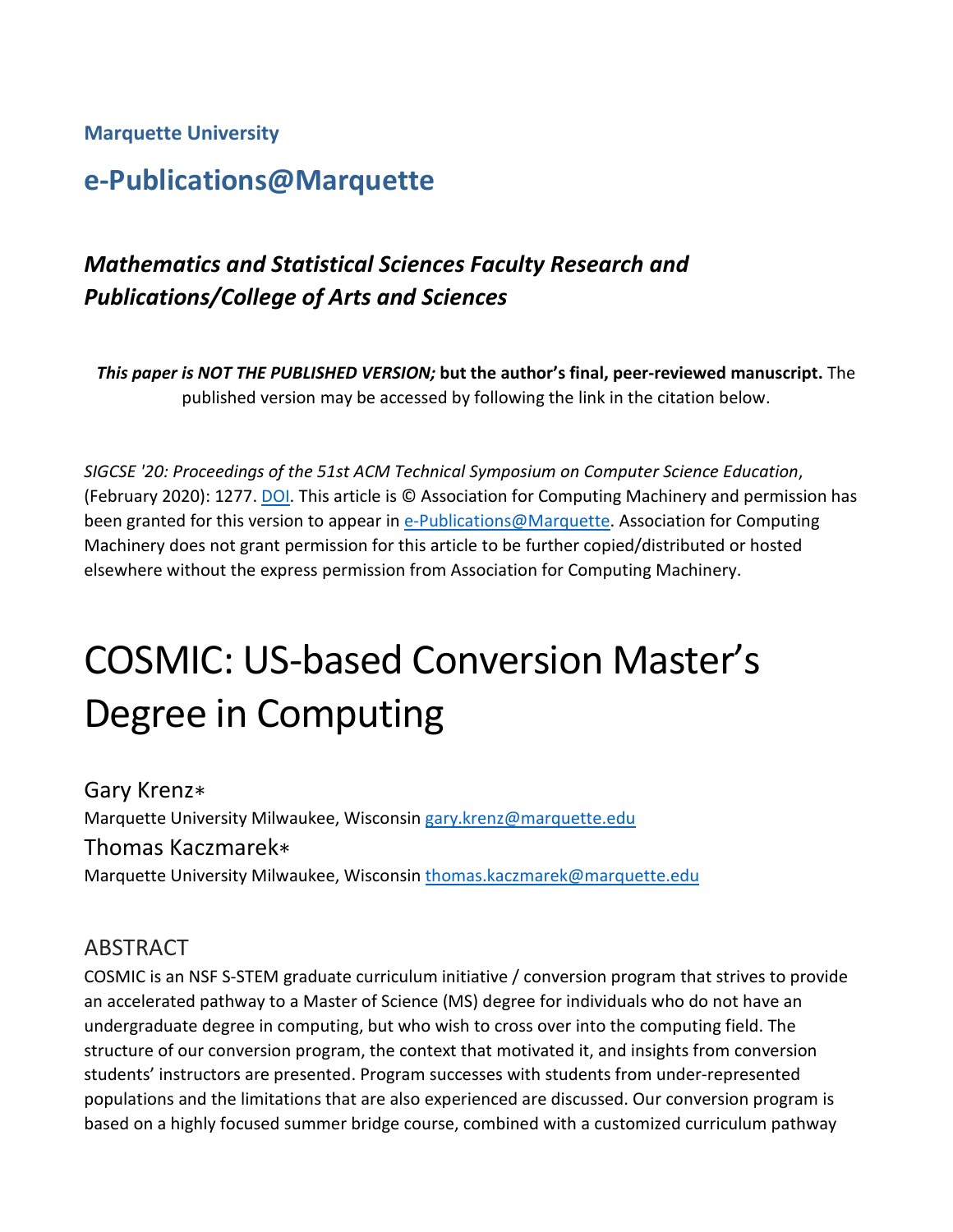that enables people without undergraduate computing degrees to merge quickly and efficiently into a professional MS in computing degree program. The program is similar in concept to post-baccalaureate conversion programs in New Zealand (e.g., the Master of Software Development at the Victoria University of Wellington) and the extensive conversion choices in the UK. Undergraduate and graduate student enrollment statistics from past and current (2018) CRA Taulbee Surveys strongly suggest the computing profession has a moral obligation to seek out and encourage individuals from underrepresented populations to become a significant part of the computing professional community. We encourage other institutions to join in the effort to recruit and provide pathways for postbaccalaureate individuals from under-represented populations to become a significant part of the computing community.

## CCS CONCEPTS

• Social and professional topics  $\rightarrow$  Model curricula.

## KEYWORDS

Conversion program, curriculum initiative, master's degree, NSF S-STEM, non-traditional students, underrepresented populations.

# 1 CONTEXT AND COSMIC PROGRAM

Unlike some countries (e.g., UK and New Zealand), there are few US-based accelerated conversion programs for individuals whose undergraduate study contained little formal training in computing. The literature on computing conversion programs appears limited, e.g., [1–4]. This report details our experience providing an accelerated pathway into an MS in Computing degree program. Our program begins with a summer-based, 11 week/5 days a week/8 hours a day, face-to-face bridge course whose major components are programming, professional practice, SQL, OS commands and scripting, data structures and algorithms, team project and computing culture. After the bridge course, students take Principles of Database Systems, Elements of Software Development, and Professional Seminar in Computing to continue their introduction to computing, as well as provide students with skills to be discussed at internship interviews.

# 2 METHODS/RESULTS

We present cohort demographics, student impressions pre- and post-bridge course and impressions of consenting instructors who had one or more of the cohort students in class, spring 2019. The instructor survey was to determine which aspects of the conversion students' knowledge, achievements, and interactions were sufficient or deficient for coursework in the MS program. At that time, the first cohort was near graduation and the second cohort was approximately half-way to graduation. NSF S-STEM cohorts are routinely small, so our study has quantitative limitations. However, we are encouraged by the success of the 8 members of our first cohort: Graduates are employed as a risk analyst, an IT security analyst, a marketing data analyst and one graduate who decided to return to their original career; 2 do not anticipate completing the program but both are working in IT, and we are encouraged by completion plans of the other 2 members. That all students in our second cohort obtained a computing-related summer internship for summer 2019 is promising.